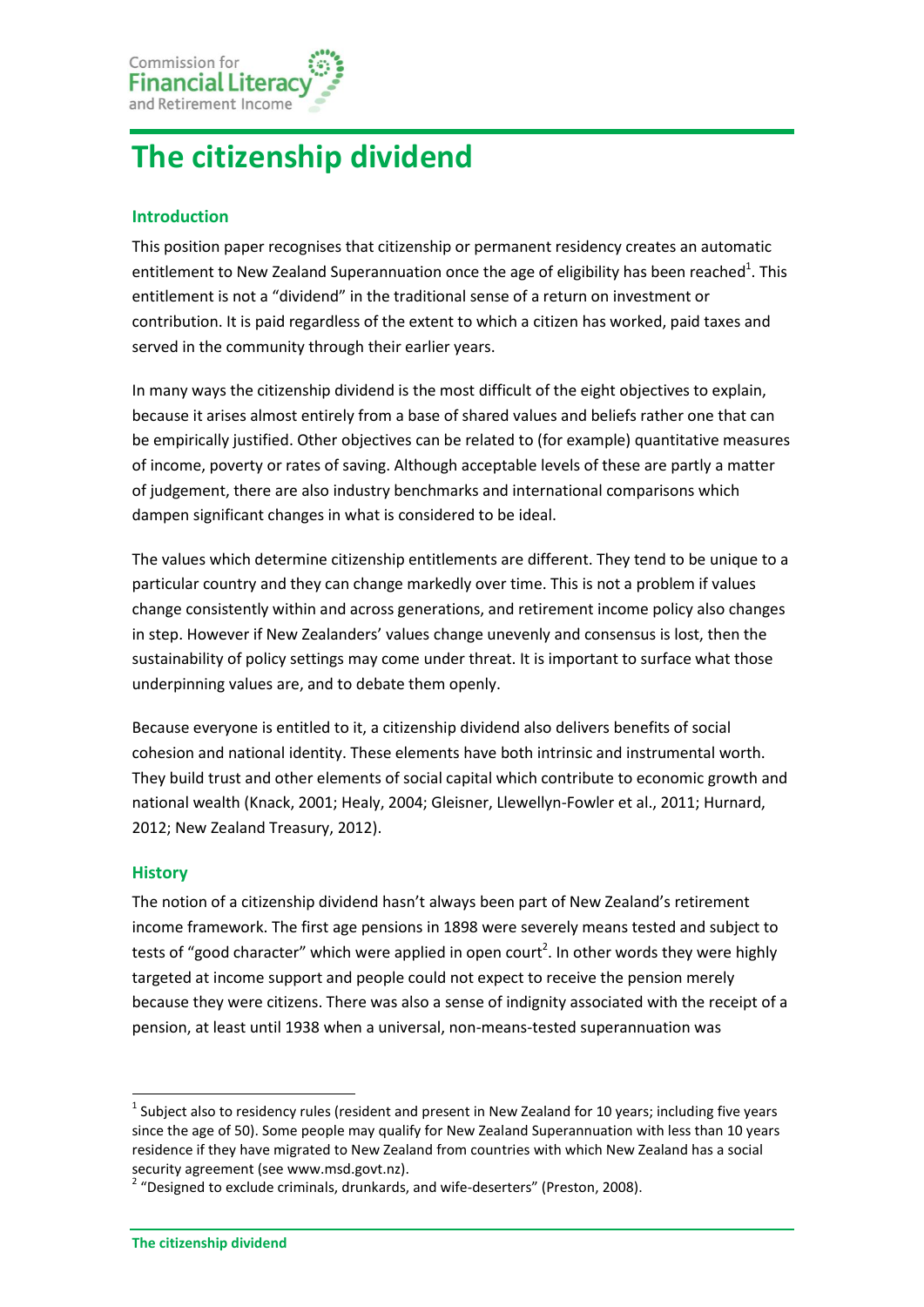introduced from age 65, albeit initially at a low rate. This was effectively the first "citizenship dividend".

A key value underpinning New Zealand Superannuation has been the achievement of social inclusion and cohesion by recognising, in a general way, the productive efforts and contributions made by citizens from all walks of life (Royal Commission of Enquiry, 1972)<sup>3</sup>. Each generation is promised the same recognition and entitlement when they reach qualifying age and this has been seen to promote solidarity. In recent decades, self-reliance and need have not been given the same weight as inclusion (Crossan, 2010).

Every citizen's entitlement to a standard pension from a standard age effectively removes any stigma that might otherwise be attached to applying for a targeted benefit. Because all citizens have the same entitlement – whether they are rich or poor, male or female and regardless of ethnicity – they are equally valued. The system is seen to be fair, so potential for resentment or envy is diminished<sup>4</sup> and the system of retirement income is more politically stable and sustainable. Fairness is an important value underpinning New Zealand's retirement income policy in particular (Cook, 2006) and our public policy in general (New Zealand Treasury, 2012).

## **What is "fairness"?**

David Fischer has written about the history of fairness in a comparative study of New Zealand and the United States (Fischer, 2012). In an appendix to his book, Fischer considers the concept of fairness from different disciplinary perspectives: linguistics, moral philosophy, behavioural sciences, genetics and evolution, brain research, social and cultural sciences, economics and mathematics. According to Fischer, fairness is not taking undue advantage of others in rivalries, conflicts or competitions, as distinct from justice – an external standard of law; and equity which is based on principles of even or equal treatment in some respect – implying "an external and even empirical test of being even, straight or equal by some objective measure"<sup>5</sup>.

But fairness is not something that is objective, fixed and unchanging – it is an abstract idea about "right conduct" that varies depending on context. In some circumstances, fairness has meant that "people should be treated in different ways or special ways that are warranted by particular facts and conditions, such as special merit, special need, special warrant, or special desire". As Fischer notes:

*Herein lies one of the most difficult issues about fairness. How can we distinguish between ordinary circumstances where fairness means that all people should be* 

**.** 

 $3$  This Royal Commission of Enquiry's report also made reference to the "Beveridge principles" from the 1943 British review on social insurance and allied services, including "that the State, while offering security in return for service and contribution, should not stifle incentive, opportunity, or responsibility. It should establish a national minimum but allow and encourage each citizen to improve on this by his (sic) own efforts".

 $4$  A study of New Zealand values has found that only 1% of New Zealanders would want to see pensions "greatly cut" (Casswell, Rose et al., 2005).

<sup>&</sup>lt;sup>5</sup> All quotes in this section are from Fischer (ibid).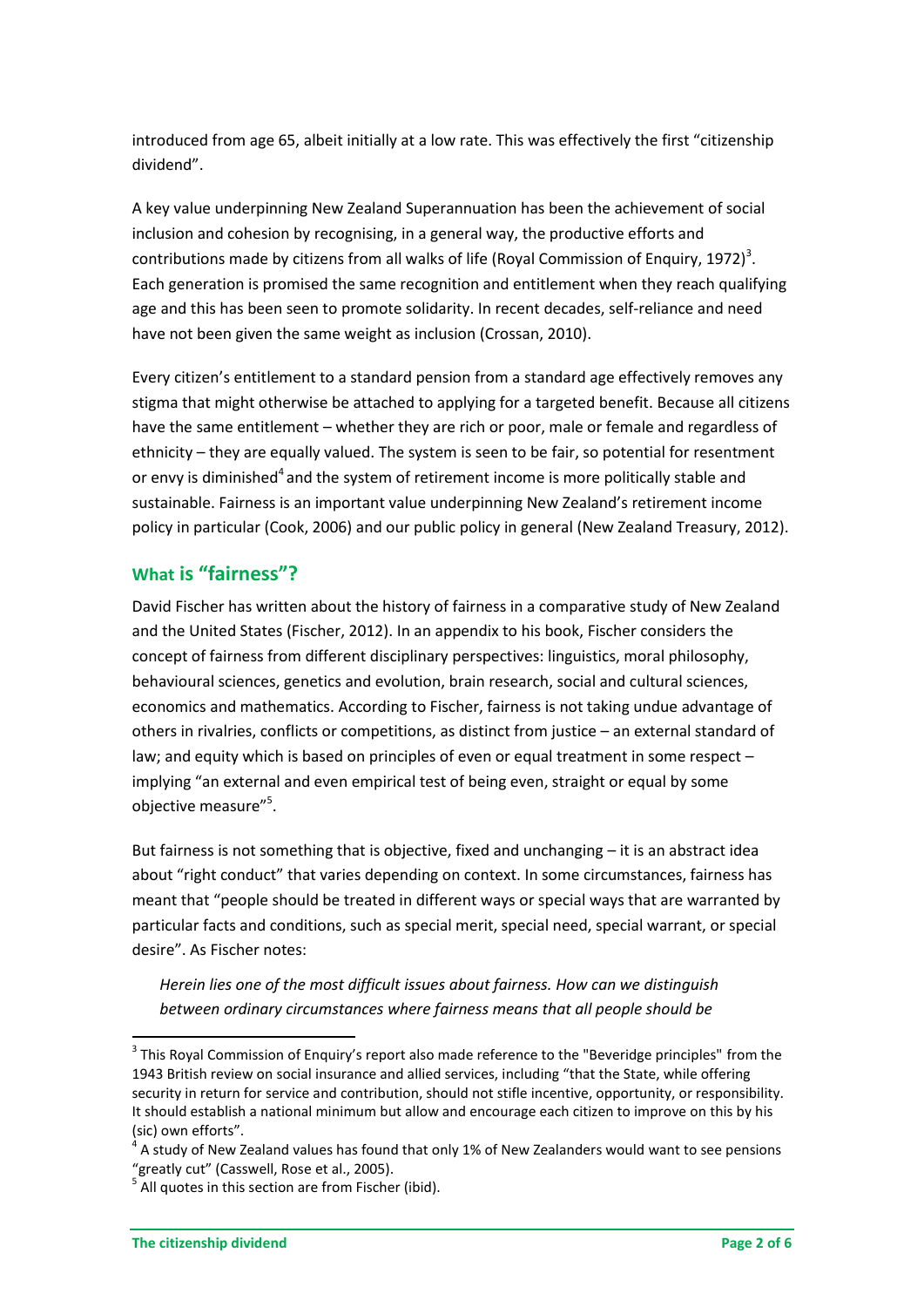*treated alike and extraordinary circumstances where fairness means different treatment? This problem often recurs in cases over affirmative action in the United States. No court has been able to frame a satisfactory general rule, in part because of ideological differences on the bench.* 

In other words, what is fair is ideologically or culturally determined. According to Fischer, through time fairness has been variously described as a process, or a result, or both together, but always in forms that fair-minded people would be willing to accept as legitimate. Fairness has functioned as a mediating idea, linking individuals to groups, while recognising their individuality. This seems to be an argument for fairness as a contributor to social cohesion, although Fischer doesn't use that term<sup>6</sup>.

However, fairness is not a universally accepted principle. Fischer also argues that while New Zealand as a country is much guided by belief in fairness, the United States upholds freedom as a core value, even to the exclusion of fairness (the prominent economist Milton Freedman wrote an essay in 1992 entitled "Fair versus Free"). However during earlier times of economic growth and plenty, freedom was a way of achieving fairness because: "one person (could) become rich without impoverishing another". Being smaller than the U.S., New Zealand faced limits to expansion at a sooner stage in its development, and "most ideals of social justice could not be realised simply by freedom of opportunity. They required intervention, planning, and even the redistribution of limited resources and material possessions such as land".

As constraints emerged, liberty and freedom were maintained in the United States but at a heavy cost in equity and fairness, while "New Zealand's ideals of social justice and fairness persisted, and so also did policies of redistribution"<sup>7</sup>.

Despite these differences, it may be possible to reconcile freedom and fairness. Peter Corning (2011) posits a fair society that combines equality (for basic needs), equity (for rewards to merit)<sup>8</sup> and reciprocity<sup>9</sup>. This classification of equality and equity could be seen to map on to the "tiers" of retirement income (see position paper number two on income support). It's worth emphasising the point that, while fairness may sometimes require redistribution of wealth from the rich to the poor (e.g. through means testing of superannuation) this is not the

1

 $<sup>6</sup>$  Note that this paper does not deal with intergenerational fairness, which is a special case (see position</sup> paper on "Cohort self-funding and intergenerational equity").

 $<sup>7</sup>$  In a 2005 study of economic values (Rose, Huakau et al., 2005) New Zealanders were asked for a score</sup> between 1 ("the government should take responsibility to ensure that everyone is provided for" and 10 ("people should take more responsibility to provide for themselves"). The average score was 6.5. While these values map only loosely onto "fairness and freedom" in Fischer's terms it is interesting to note the similar dichotomy, and where the balance of New Zealanders' values lay.

 $^8$  Hawke (2005) lists equity as one of five key characteristics of a coherent retirement income policy (along with stability, sustainability, adequacy and efficiency) and traces the presence of all five through the Super 2000 Taskforce and the work of the 1997 Periodic Working Group. "Fairness" is not included though this might be conflated with "equity" – whereas Fischer and Corning draw a distinction between the two concepts.

 $9$  Reciprocity (the notion of mutual obligation and expectation) is a core component of social capital, along with trust and social sanctions (Healy, 2004).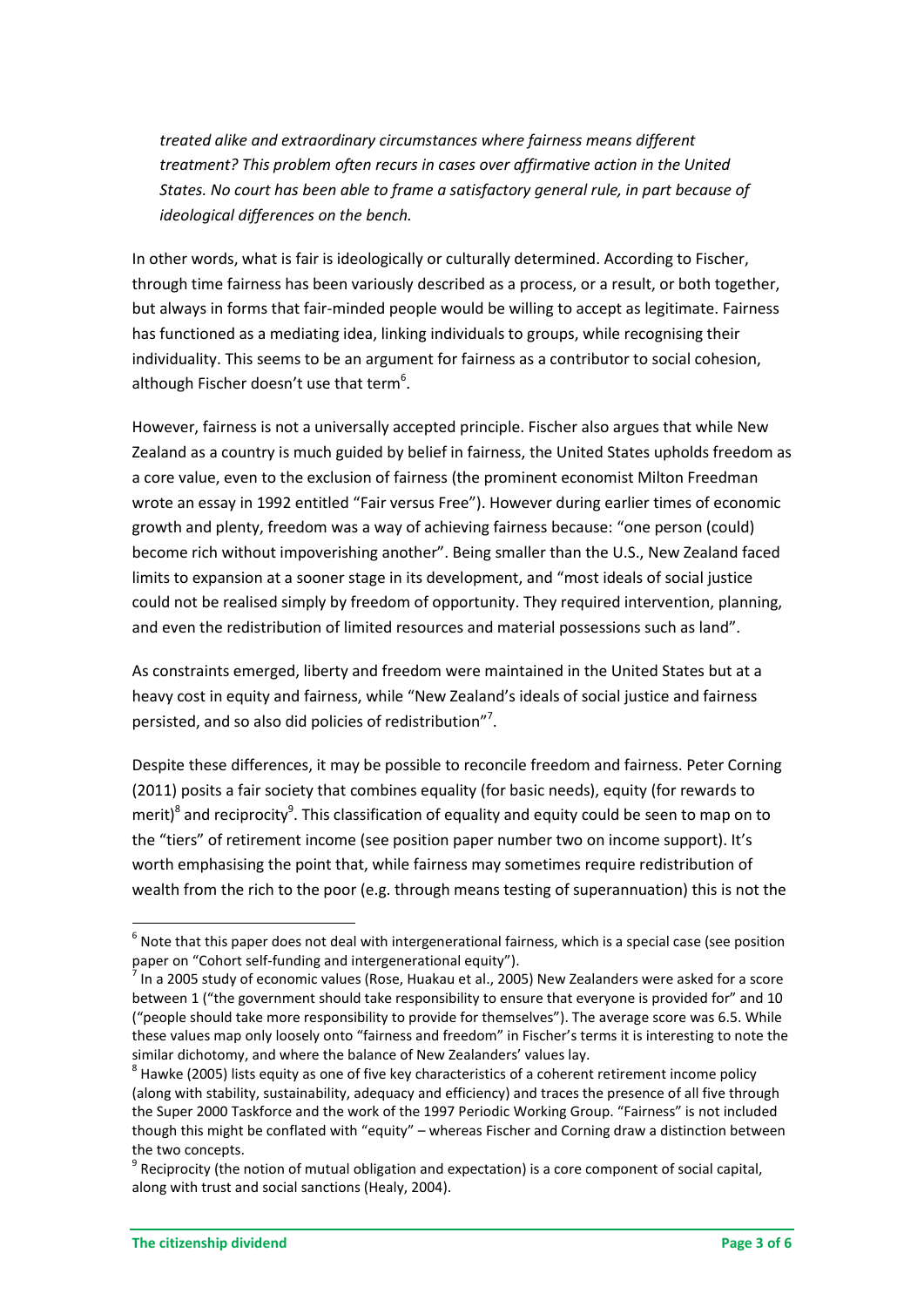only way to guarantee equitable treatment. The concept of every citizen having equal value means that fair treatment applies across the board (e.g. in not penalising talent or success)<sup>10</sup>.

So fairness is not just about economics. Indeed, fairness is difficult to fit within a traditional economic framework because it is not measurable. However, some schools of economists are beginning to allow that fairness exists because they have learned to empirically observe values and behaviours that are associated with it. For example, people will withdraw from markets perceived to be unfair – as will be attested by many New Zealanders bruised by share market and finance company collapses.

### **Implications**

The idea of minimum guaranteed income as a right of citizenship is not new, e.g. (Dore, 1987; Anonymous, 1989; Liu, 1999; Van Trier, 2002) albeit not always specifically in relation to pensions. The recognition of citizenship is a different matter from providing income support for the purpose of poverty prevention, and it does not require a payment to be set at any particular level. In fact the SuperGold card, introduced in 2007, could be seen as an example of a citizenship dividend on a smaller scale $^{11}$ .

Ultimately, New Zealanders' values determine the extent to which older people should be entitled to a "dividend" in old age simply because they have lived in this country, and regardless of the level of contribution they have made. The challenge is to identify what those values are, and to track any change. Rather than assuming continuity it is better to monitor and anticipate potential breakdowns in the consensus which underpins retirement income policy, and to respond appropriately. This implies a continual cycle of consultation, review and proactive leadership.

## **Conclusion**

1

The concept of a "citizenship dividend" has a long history in New Zealand but cannot be taken for granted. Notions of what is "fair" are dynamic rather than fixed, and culturally determined. New Zealand therefore has to determine its own position rather than comparing itself with other countries. The precepts of economics are not always helpful in this process.

There are tensions between different sets of values which may cautiously be expressed as simple dichotomies ("freedom versus fairness"; "government responsibility versus personal responsibility"). Peter Corning's framework is useful for reconciling values of fairness, equality, equity and reciprocity. Indeed, it could be argued that New Zealand's current retirement income framework is already based on fairness in Corning's terms. Basic needs are met through New Zealand Superannuation, whereas schemes such as KiwiSaver will provide returns in proportion to voluntary contributions and investment returns. The weights placed

 $10$  "Redistribution mechanisms are also frequently plagued by high deadweight costs. These are a particular issue when interventions create perverse incentives" (New Zealand Treasury, 2012). See also position paper on "Consumption smoothing".

<sup>11</sup> Though the fairness of the SuperGold card is debated by some, because there are regional disparities in access to eligible services.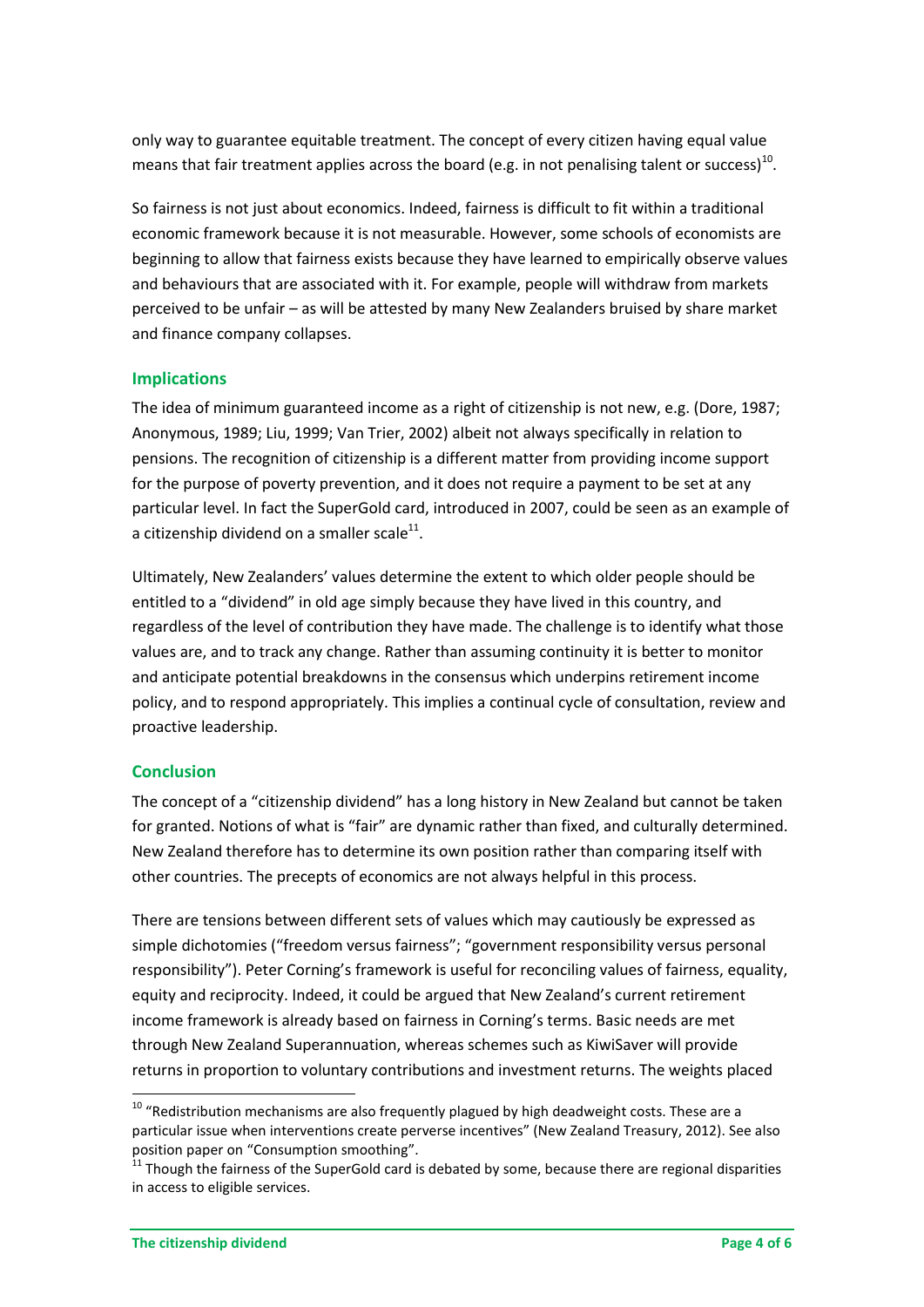on these respective instruments will be influenced by values – among other factors – and the balance between them is likely to be a key focus of periodic reviews of retirement income policy.

#### **References**

Anonymous (1989). Economics Focus: Handouts for all. *The Economist. 311***:** 2.

- Casswell, S., Rose, E., et al. (2005). *Taxation: A report from economic values part of the New Zealand Values Study 2005.* Auckland, Centre for Social and Health Outcomes Research & Te Ropus Whariki**:** 12.
- Cook, L. (2006). *Questions for our times about retirement saving and pensions.* Wellington, Retirement Commission.
- Corning, P. (2011). *The Fair Society: The Science of Human Nature and the Pursuit of Social Justice.* University of Chicago Press.
- Crossan, D. (2010). *Review of Retirement Income Policy*. Wellington, Retirement Commission**:**  144.
- Dore, R. (1987). "Citizenship and Employment in an Age of High Technology." *British Journal of Industrial Relations 25*(2): 25.
- Fischer, D. (2012). *Fairness and Freedom: a history of two open societies.* New York, Oxford University Press.
- Friedman, M. (1992) "Fair versus Free." *Freedom Daily.*
- Gleisner, B., Llewellyn-Fowler, M., et al. (2011). *Working Towards Higher Living Standards for New Zealanders.* Wellington, New Zealand Treasury**:** 55.
- Healy, T. (2004). *Social Capital: Some Policy and Research Implications for New Zealand.* Wellington, Institute of Policy Studies, School of Government, Victoria University of Wellington**:** 42.
- Hurnard, R. (2012). Personal communication.
- Knack, S. (2001). Trust, associational life, and economic performance. *HRDC-OECD International Symposium on The Contribution of Investment in Human and Social Capital to Sustained Economic Growth and Well-Being*, World Bank**:** 49.
- Liu, L. (1999). "Retirement Income Security in the United Kingdom." *Social Security Bulletin 62*(1): 24-46.
- Preston, D. (2008). *Retirement Income in New Zealand: the historical context.* Wellington, Retirement Commission**:** 63.